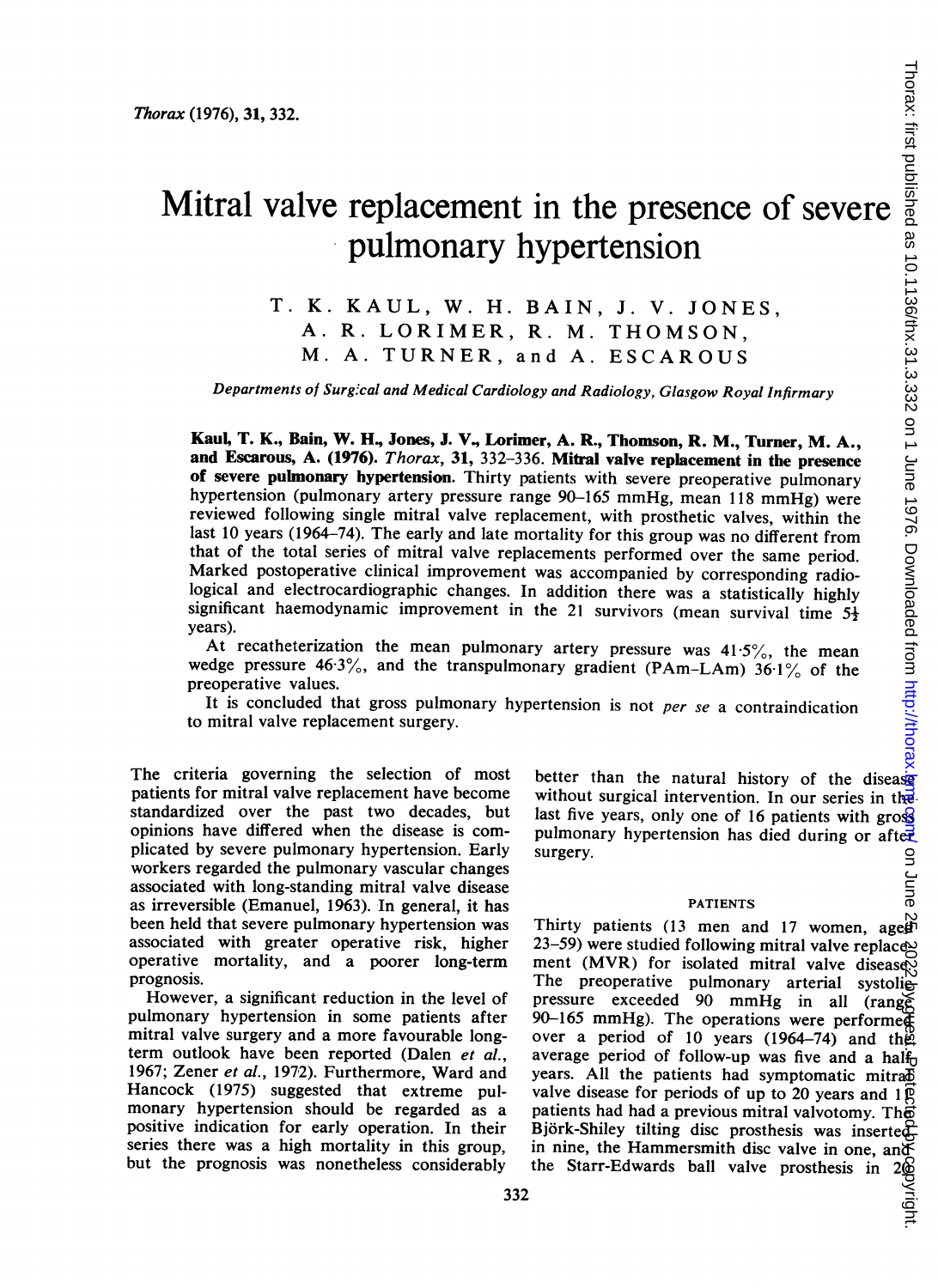| (mean follow-up period $5\frac{1}{2}$ years)                                                     |                      |                      |                       |                  |                |                    |  |  |
|--------------------------------------------------------------------------------------------------|----------------------|----------------------|-----------------------|------------------|----------------|--------------------|--|--|
|                                                                                                  | Preoperative<br>Mean | $+SD$                | Postoperative<br>Mean | $+SD$            | % Reduction    | P Value            |  |  |
| Pulmonary arterial systolic pressure<br>(mmHg)                                                   | $110 - 5$            | $18 - 9$             | 47.5                  | $12 - 4$         | $57 - 2$       | < 0.001            |  |  |
| Pulmonary arterial mean pressure<br>(mmHg)                                                       | 74.16                | $18 - 5$             | $30 - 8$              | 5.5              | 58.4           | < 0.001            |  |  |
| Wedge pressure mean (mmHg)                                                                       | $30 - 61$            | $6 - 3$              | 14.19                 | 3.9              | $53 - 3$       | < 0.001            |  |  |
| Transpulmonary arteriovenous<br>pressure gradient (PAm-LAm)<br>Arteriovenous sat. diff. (vol. %) | 43.52<br>$63 - 1$    | $19 - 7$<br>$20 - 0$ | $15 - 73$<br>39.14    | 5.69<br>$16 - 7$ | 63.85<br>37.93 | < 0.001<br>< 0.001 |  |  |

TABLE <sup>I</sup> SUMMARY OF HAEMODYNAMIC CHANGES IN <sup>21</sup> SURVIVORS

SD=standard deviation

patients. Before operation 19 patients were in grade IV, 10 in grade III, and one in grade II of the New York Heart Association classification. After surgery the patients have all been followed up at regular intervals with, at each visit, a full clinical examination, chest radiograph, and electrocardiogram. In the 21 surviving patients, cardiac catheterization has been performed 1-10 years after replacement of the mitral valve.

#### RESULTS

There was a progressive fall in hospital mortality over the first five years of mitral valve replacement with maintenance of this improvement in the last five years. In the latter period the hospital mortality for all patients undergoing MVR was 6%.

In the same period 16 patients with severe pulmonary hypertension underwent MVR. None died in hospital and there has been one late death.

The overall survival rate for the group was  $50\%$  as compared with  $58\%$  for the others in the total series (Fig. l).



FIG. 1. Overall survival after mitral valve replacement.



The findings at recatheterization of the 21 survivors are summarized in Table I. These show that there was a highly significant fall in both left atrial and pulmonary pressures after valve replacement in all. The mean pulmonary arterial wedge pressure was  $12\pm3$  mmHg on recatheterization in 17 out of 21 patients, values at the upper limit of normal. The mean pulmonary arterial pressure did not return to normal but fell considerably postoperatively, being <sup>30</sup> mmHg or less in 11  $(52\%)$ .

The values of the pulmonary arteriovenous pressure gradient (PAm-LAm), which bears a linear relationship to pulmonary vascular resistance' (Wood, 1954) fell significantly in all patients. On the basis of Wood's findings, the estimated values of pulmonary vascular resistance were 10-30 units in 15 patients and 6-10 units in six patients before surgery and fell to less than 6 units in all but two patients.

The changes in clinical gradient are shown in Figure 2. Of the 21 survivors, 14 had improved to

$$
PVR = \frac{PAm - LAm}{CO}
$$

PVR = pulmonary vascular resistance; PAm = mean pulmonary arterial pressure in mmHg; LAm = mean left atrial pressure in mmHg; CO = cardiac output in I/min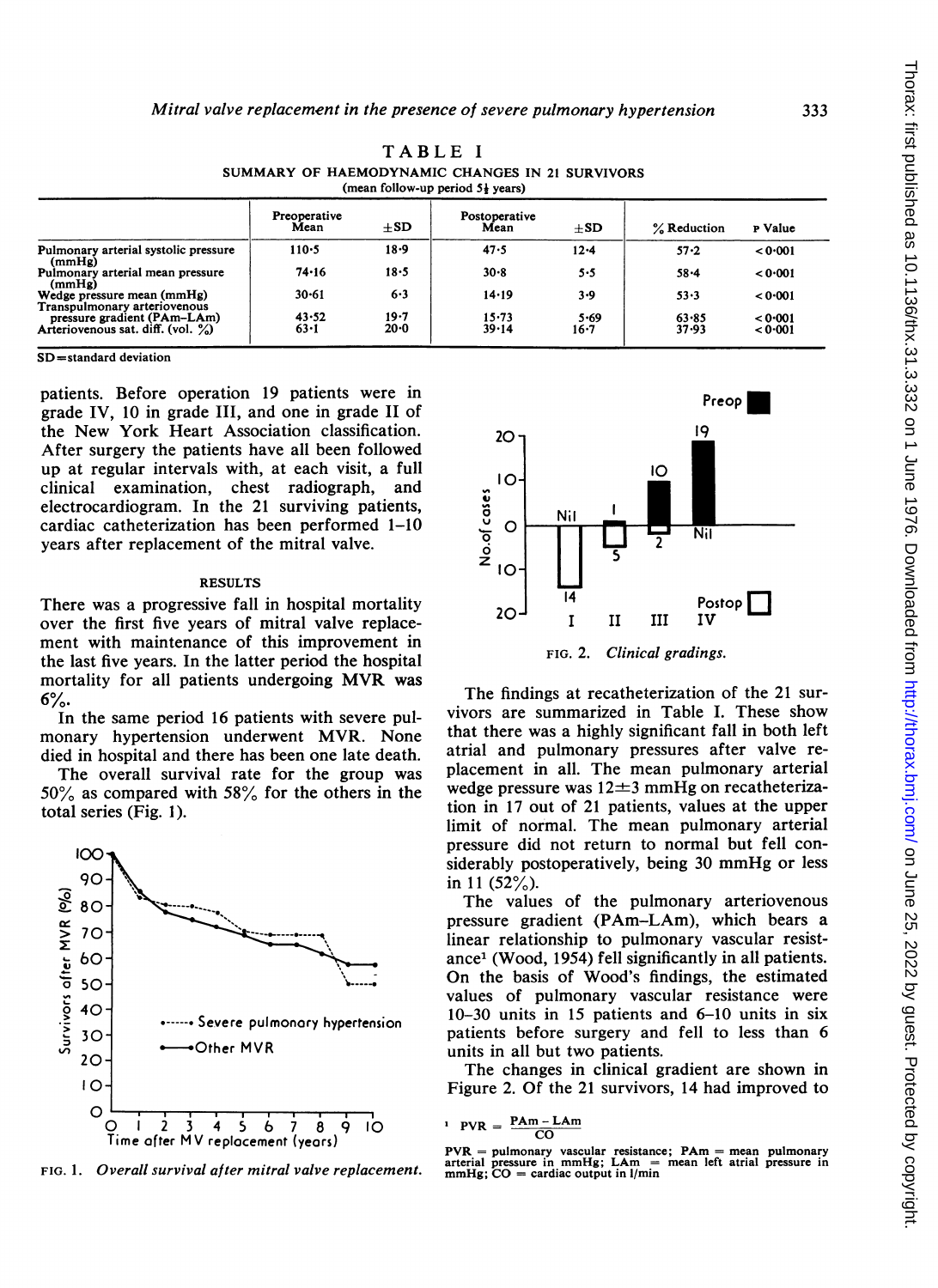grade <sup>I</sup> when seen 6-12 months after operation. The two patients shown who remained in grade III had paraprosthetic leaks, subsequently requiring resuture of the valve. Both have improved. In all others, early improvement has been satisfactorily maintained.

There was radiological evidence of reduction in heart size, as noted in serial comparable chest radiographs (Table II). The cardiothoracic ratio was reduced in 11 patients  $(52\%)$ . This change in transverse diameter was due principally to a reduction in size of the left atrium and right ventricle. The latter was in keeping with electrocardiographic regression of right ventricular hypertrophy in 12 (57%) patients according to standard criteria (Goodwin and Abdin, 1959). There were no rhythm changes (Table III). Three of the four cases with increased transverse cardiac diameter and increased left and right ventricular sizes had some paraprosthetic leak. Dilatation of the main pulmonary artery remained unchanged in 16 (76.3%), regressed in four (19%), and apparently increased in one. A reduction in pulmonary venous congestion was noted in 15  $(17.4\%)$  patients, and this improvement has been maintained.

TABLE II RADIOGRAPHIC CHANGES IN 21 PATIENTS WITH SEVERE<br>PULMONARY HYPERTENSION AFTER MITRAL VALVE<br> REPLACEMENT

| <b>Chest Film</b>                                                               | Decrease Unchanged | Increase |
|---------------------------------------------------------------------------------|--------------------|----------|
| C-T ratio<br><b>MPA</b><br><b>RV</b><br>LV<br>LA<br>Pulmonary venous congestion | 16                 |          |

TABLE III

ELECTROCARDIOGRAPHIC FINDINGS IN 21 PATIENTS<br>WITH SEVERE PULMONARY HYPERTENSION BEFORE AND<br>AFTER MITRAL VALVE REPLACEMENT

| <b>ECG Finding</b>                                                          | <b>Before</b><br>Operation | After<br>Operation |
|-----------------------------------------------------------------------------|----------------------------|--------------------|
| Sinus rhythm<br><b>Atrial fibrillation</b><br>Right ventricular hypertrophy | 18<br>,,                   | 18                 |

#### DISCUSSION

Patients with severe pulmonary hypertension have been reported to be at two to three times greater *u* et al.<br>
risk in the early postoperative period than those<br>
risk in the early postoperative period than those with lesser degrees of pulmonary hypertension undergoing identical surgical procedures (Starr $\frac{1}{60}$ Herr, and Wood, 1967; Najafi et al., 1969. Furthermore, the long-term prognosis of these patients has been described as poor (Barclay et. al. $\ddot{\varphi}$ ) 1972). However, our results indicate that neither early nor long-term survival after mitral valvereplacement is influenced by the severity of the pulmonary hypertension. Nine patients in oue series died, but seven of these deaths resulted from pre- or postoperative complications,  $un\mathcal{L}$ related to the level of their pulmonary artery pressure, such as air embolism, haemorrhage. wound infection, and subacute bacterial endocarditis. Two patients died from respirator $\bar{y}$ failure in which the degree of pulmonary hyper $\vec{r}$ tension could have played a part. In the last five years only one patient with gross pulmonar $\bar{\Phi}$ hypertension has died during or following surgery.

In the 21 patients in whom postoperative haemodynamic measurements were made, the mean pulmonary arterial wedge pressure was normal at rest in 17. The rise in left atrial pressure in mitral valve disease has been described as the most significant factor in the development  $\Phi$ pulmonary hypertension with consequent vasoconstriction of the pulmonary arterioles (Wood, 1958). Some cases are further complicated  $b\overline{x}$ organic changes in the pulmonary vasculature, but these changes are moderate (Harris and Heath, 1962) and are probably reversible after mitral valve surgery (Ramírez, Grimes, and Abelmann, 1968). Even severe degrees of pu $\overline{P}$ monary hypertension can regress markedly following adequate decompression of the left atrium after closed mitral valvotomy (Werkö et al., 1953; MacKinnon, Wade, and Vickers, 1956; Emanuel. 1963), open mitral valvotomy (Zener et al., 1972 $\frac{2}{5}$ and mitral replacement (Dalen et al., 1967; Zener et al., 1972). Indeed prosthetic valve replacement usually allows a better decompression of the left atrium than most closed mitral valvotomies (Braunwald et al., 1965) and this is in accord with the near normal values for left atrial pressure that we obtained in this series at the time of  $r\ddot{\in}$ catheterization. on June 25, 2022 by guest. Protected by copyright. <http://thorax.bmj.com/> Thorax: first published as 10.1136/thx.31.3.332 on 1 June 1976. Downloaded from

We have also observed a marked fall in pulmonary arterial pressure and in transpulmonary arteriovenous pressure gradient in these patients. The transpulmonary pressure gradient has been shown to be related linearly to pulmonary vascular resistance for a given pulmonary blood flow (Wood, 1954) and to be related to the severity of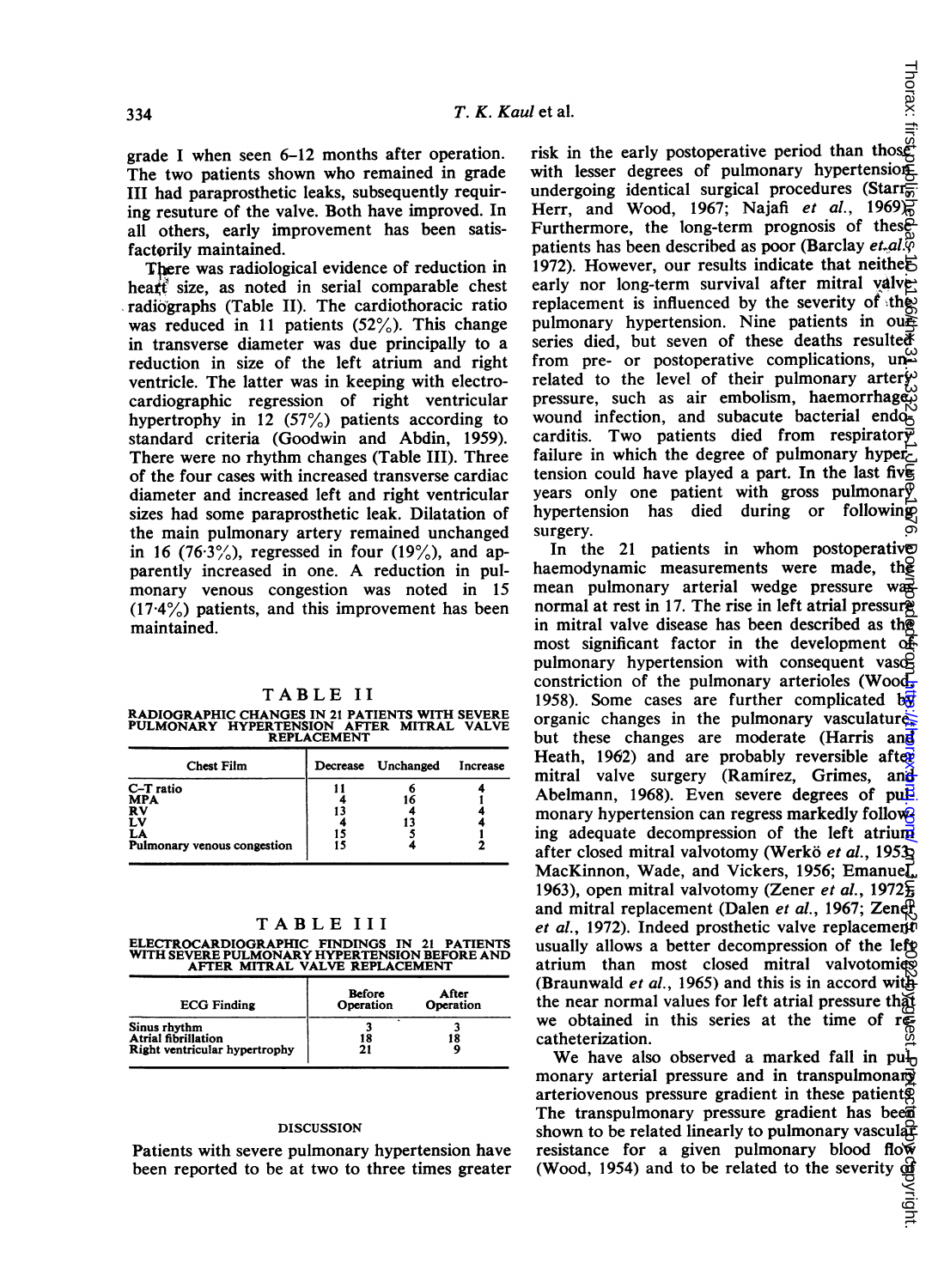the pulmonary hypertension. Although pulmonary vascular resistance is regarded as a useful index of severity of pulmonary hypertension, its validity has been questioned (Rudolph and Nadas, 1962) and its interpretation may be difficult (Fritts and Cournand, 1959; Braunwald, Braunwald, and Morrow, 1962). Hamer et al. (1968) suggested that higher values of PVR do not necessarily indicate more severe disease of the pulmonary vasculature. The concept of PVR may be valid for steady flow situations where the resistance varies with the pressure difference across the circuit, but higher values of PVR may be related to low cardiac output as well as to an increase in PAm-LAm (Hollinrake, Baidya, and Yacoub, 1973). Reeve et al. (1966) and Zener et al. (1972) have reported <sup>a</sup> significant fall in the PVR in the late postoperative period following mitral valve replacement in the presence of extreme pulmonary hypertension. Thus it appears that an early regression of pulmonary hypertension after mitral valve surgery is due to relief of the vasoconstrictive element due to a fall in the left atrial pressure. Eventual regression of pulmonary pressures and pulmonary vascular resistance in the late postoperative period to normal or near normal may be due to reversal of the organic changes in pulmonary arterioles and the medium-sized vessels.

## **CONCLUSION**

The clinical improvement found in this series has been supported by haemodynamic, electrocardiographic, and radiological changes.

It seems from this study that patients with severe pulmonary hypertension are not at greater risk in the early or late postoperative period than those patients who have a lesser degree of pulmonary hypertension, while in both groups in recent years the mortality has been low. Furthermore, favourable long-term survival after mitral valve replacement has been accompanied by significant clinical improvement in these patients.

We are indebted to Professor T. D. V. Lawrie and other physicians who referred these patients for surgery. Dr. P. W. MacFarlane helped in the analyses of the figures.

#### REFERENCES

Barclay, R. S., Reid, J. M., Stevenson, J. G., Welsh, T. M., and McSwan, N. (1972). Long-term followup of mitral valve replacement with Starr-<br>Edwards prosthesis. *British Heart Journal*, **34,** 129.

- Braunwald, N. S., Braunwald, E., and Morrow, A. G. (1962). Effects of surgical abolition of left to right shunts on the pulmonary vascular dynamics of patients with pulmonary hyper-tension. Circulation, 26, 1270.
- Braunwald, E., Braunwald, N. S., Ross, J., Jr., and Morrow, A. G. (1965). Effects of mitral-valve replacement on the pulmonary vascular dynamics of patients with pulmonary hypertension. New England Journal of Medicine, 273, 509.
- Dalen, J. E., Matloff, J. M., Evans, G. L., Hoppin, F. G., Jr., Bhardwaj, P., Harken, D. E., and Dexter, L. (1967). Early reduction of pulmonary vascular resistance after mitral-valve replacement. New England Journal of Medicine, 277, 387.
- Emanuel, R. (1963). Valvotomy in mitral stenosis with extreme pulmonary vascular resistance. British Heart Journal, 25, 119.
- Fritts, H. W., Jr., and Cournand, A. (1959). Physiological factors regulating pressure, flow and distribution of blood in the pulmonary circulation. In Pulmonary Circulation, An International Symposium, edited by W. R. Adams and I. Veith. Grune and Stratton, New York.
- Goodwin, J. F. and Abdin, Z. H. (1959). The cardiogram of congenital and acquired right ventricular hypertrophy. British Heart Journal, 21, 523.
- Hamer, J., Boulton, T., Fleming, J., Hayward, G. W., Hill, I. M., Monro, I., Simon, G., and Tubbs, 0. S. (1968). Mitral valve replacement: longterm results, with particular reference to changes in pulmonary vascular resistance. Thorax, 23, 1.
- Harris, P. and Heath, D. (1962). The Human Pulmonary Circulation, p. 225. Williams and Wilkins, Baltimore: Livingstone, Edinburgh.
- Hollinrake, K., Baidya, M., and Yacoub, M. H. (1973). Haemodynamic changes in patients with high pulmonary vascular resistance after mitral valve replacement: comparative study between use of unstinted aortic homograft valves and Starr-Edwards prosthesis. British Heart Journal, 35, 1047.
- MacKinnon, J., Wade, E. G., and Vickers, C. F. H. (1956). Mitral stenosis with very high pulmonary vascular resistance and atypical features. British Heart Journal, 18, 449.
- Najafi, H., Dye, W. S., Javid, H., Hunter, J. A., Ostermiller, W. E., Jr., and Julian, 0. C. (1969). Mitral valve replacement. American Journal of Cardiology, 24, 386.
- Ramirez, A., Grimes, E. T., and Abelmann, H. W. H. (1968). Regression of pulmonary vascular changes following mitral valvuloplasty. American Journal of Medicine, 45, 975.
- Reeve, R., Selzer, A., Popper, R. W., Leeds, R. F., and Gerbode F. (1966). Reversibility of pulmonary hypertension following cardiac surgery. Circulation, 33, supplement 1, 107.
- Rudolph, A. M. and Nadas, A. S. (1962). The pulmonary circulation and congenital heart disease: consideration of the role of the pulmonary